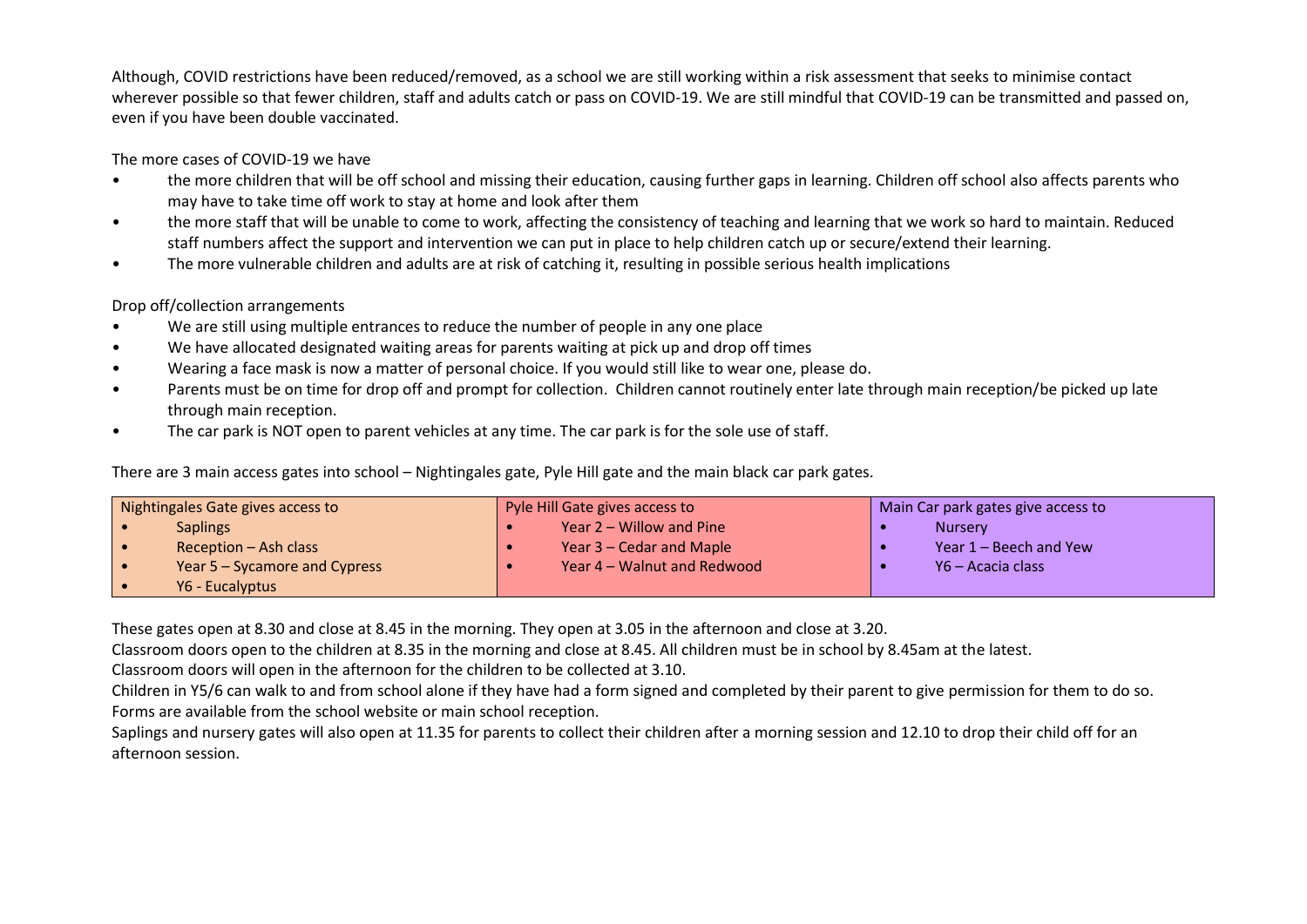| <b>NIGHTINGALES GATE ENTRANCE</b>                           |                     |                              |                                                                                                                                                                                                                                               | Nightingales gate will open at 8.30, 11.35 (Saplings only), 12.10 (Saplings only) and 3.05<br>Staff will open classroom doors to receive children at 8.35am and let them out at 3.10pm |  |  |
|-------------------------------------------------------------|---------------------|------------------------------|-----------------------------------------------------------------------------------------------------------------------------------------------------------------------------------------------------------------------------------------------|----------------------------------------------------------------------------------------------------------------------------------------------------------------------------------------|--|--|
| Saplings AM                                                 | Drop off<br>8.35am  | <b>Pick up</b><br>$11.35$ am | Parents of children in Saplings are asked to enter school with their child through the Nightingales gate and walk on the<br>right hand side towards the Saplings building. Parents are asked to wait in the outside area until staff open the |                                                                                                                                                                                        |  |  |
| Saplings PM                                                 | Drop off<br>12.10pm | 3.10pm                       | classroom doors. At the end of the session, parents are asked to come through the Nightingales gate and wait in the<br>same area for a staff member to open the doors                                                                         |                                                                                                                                                                                        |  |  |
| What do I do if I have another child in another year group? |                     |                              |                                                                                                                                                                                                                                               |                                                                                                                                                                                        |  |  |

Take your child to Saplings first.

If your elder child is in KS2, they can walk round to their classroom on their own, going through school site where staff will be present to help them or guide them if they are unsure. If your elder child is in KS1, you can make your way to the other entrance after dropping your child at saplings first

| <b>NIGHTINGALES GATE ENTRANCE</b> |          |         |                                                                                                                      | Nightingales gate will open at 8.30, 11.35 (Saplings only), 12.10 (Saplings only) and 3.05                                |  |
|-----------------------------------|----------|---------|----------------------------------------------------------------------------------------------------------------------|---------------------------------------------------------------------------------------------------------------------------|--|
|                                   |          |         |                                                                                                                      | Staff will open classroom doors to receive children at 8.35am and let them out at 3.10pm                                  |  |
| Reception                         | Drop off | Pick up |                                                                                                                      | Parents of children in Ash class are asked to enter school with their child through the Nightingales gate and walk on the |  |
|                                   | 8.35am   | 3.10pm  | left hand side towards the coloured gate outside the reception area. Parents are asked to queue until staff open the |                                                                                                                           |  |
|                                   |          |         |                                                                                                                      | gate to receive the children. At the end of the day, parents are asked to come through the Nightingales gate and wait in  |  |
|                                   |          |         |                                                                                                                      | the same queue for a staff member to open the gates at 3.10pm and release the children to their named adult.              |  |
|                                   |          |         |                                                                                                                      |                                                                                                                           |  |

**What do I do if I have another child in another year group?**

Drop off your youngest child first.

If your elder child is in KS2, they can walk round to their classroom on their own, going through school site where staff will be present to help them or guide them if they are unsure. If your elder child is in KS1, you can make your way to the other entrance after dropping your child at reception first

| <b>NIGHTINGALES GATE ENTRANCE</b> |          |                    | Nightingales gate will open at 8.30, 11.35 (Saplings only), 12.10 (Saplings only) and 3.05<br>Staff will open classroom doors to receive children at 8.35am and let them out at 3.10pm |
|-----------------------------------|----------|--------------------|----------------------------------------------------------------------------------------------------------------------------------------------------------------------------------------|
| Y5 and Y6                         | Drop off | Pick up            | Children will be expected to walk through the gates on their own and make their way to their classroom in the terrapin                                                                 |
| <b>Eucalyptus</b>                 | 8.35am   | 3.10 <sub>pm</sub> | block.                                                                                                                                                                                 |
|                                   |          |                    | Parents of Y5/6 children are asked to drop off their children so that they can walk to the terrapins on their own.                                                                     |
|                                   |          |                    | If parents need to give a message to teachers/staff, this can be done on the Nightingales gate, where staff will be                                                                    |
|                                   |          |                    | present. Children will be released through the Nightingales gate at the end of the day at 3.10pm. If parents want their                                                                |
|                                   |          |                    | child to walk home alone, please ensure that the permission form has been completed, signed and returned to school.                                                                    |

**What do I do if I have another child in another year group?**

Drop your Y5/6 child off at this gate and then walk round to the other gate for your younger children

Alternatively, if your other children are able to walk to their classrooms independently they can all be dropped off at the Nightingales gate

If your other child is in KS1, you can make your way to the other entrance after dropping your child at the Nightingales first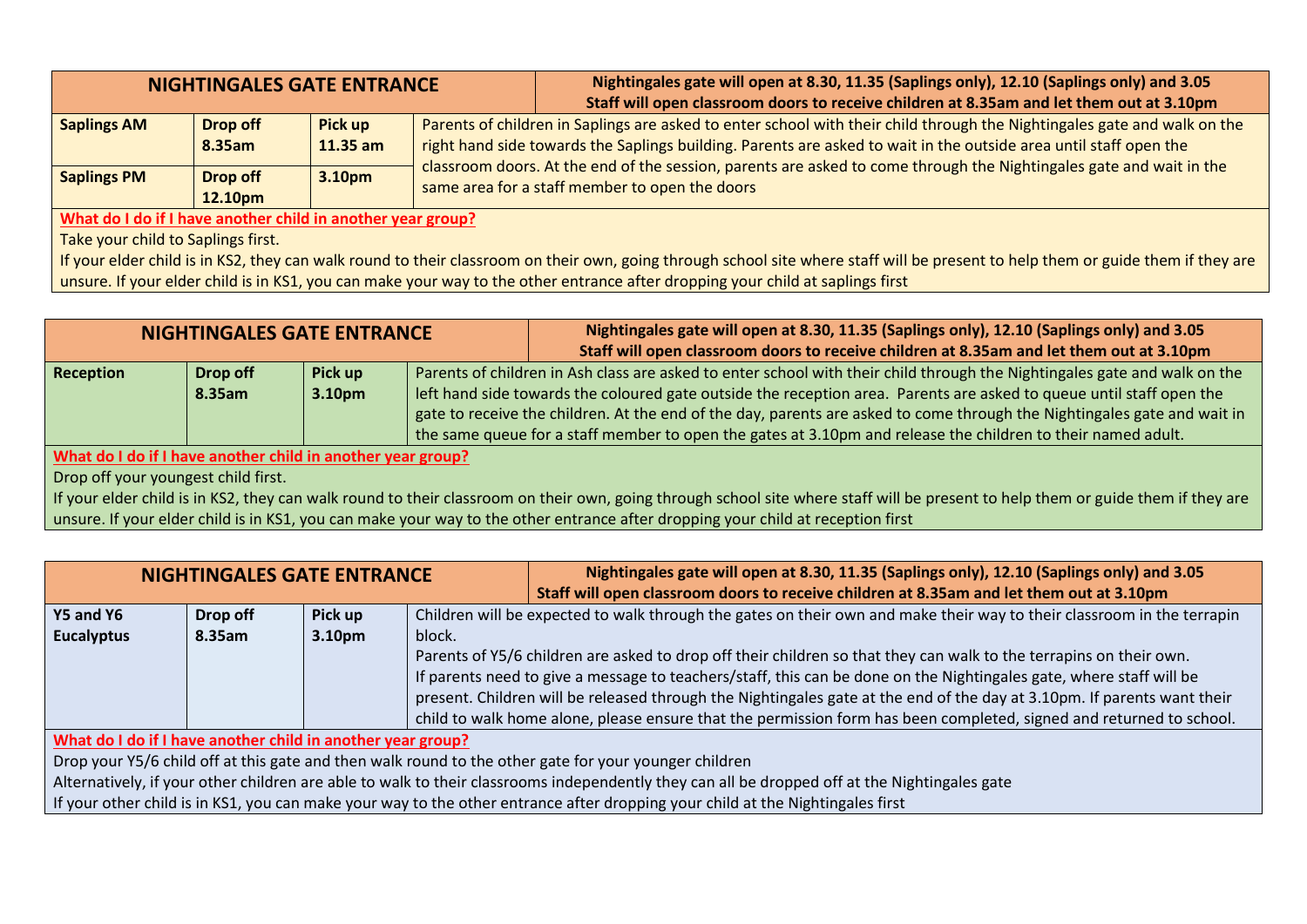| <b>MAIN CAR PARK GATE ENTRANCE</b> |          |                    |                                                                                                                             | Main black car park gate will open at 8.30, 11.35 (Nursery only), 12.10 (Nursery only) and 3.05pm                                |  |
|------------------------------------|----------|--------------------|-----------------------------------------------------------------------------------------------------------------------------|----------------------------------------------------------------------------------------------------------------------------------|--|
|                                    |          |                    |                                                                                                                             | Staff will open classroom doors to receive children at 8.35am and let them out at 3.10pm                                         |  |
| <b>Nursery AM</b>                  | Drop off | Pick up            |                                                                                                                             | Parents of children in Nursery are asked to enter school with their child through the main pedestrian gate at the front of the   |  |
|                                    | 8.35am   | 11.35 am           |                                                                                                                             | car park/school and walk on path until they reach the green nursery gate on the right hand side. Parents are asked to wait on    |  |
| <b>Nursery PM</b>                  | Drop off | Pick up            |                                                                                                                             | the right hand side of the path until staff open the doors to receive the children. At the end of the session, parents are asked |  |
|                                    | 12.10pm  | 3.10 <sub>pm</sub> | to queue in the same way, on the path outside the green nursery gate a staff member will bring your child to you with their |                                                                                                                                  |  |
|                                    |          |                    | belongings at 3.10pm                                                                                                        |                                                                                                                                  |  |

**What do I do if I have another child in another year group?**

Take your child to Nursery first.

If your elder child is in KS2, they can be dropped at the Nightingales gate to walk round to their classroom on their own, going through school site where staff will be present to help them or guide them if they are unsure. If your elder child is in KS1, you can make your way to the other entrance after dropping your child at nursery first

| <b>MAIN CAR PARK GATE ENTRANCE</b>                                                                                                                                          |          |                    |                                                                   | Main black car park gate will open at 8.30, 11.35 (Nursery only), 12.10 (Nursery only) and 3.05pm                             |  |
|-----------------------------------------------------------------------------------------------------------------------------------------------------------------------------|----------|--------------------|-------------------------------------------------------------------|-------------------------------------------------------------------------------------------------------------------------------|--|
|                                                                                                                                                                             |          |                    |                                                                   | Staff will open classroom doors to receive children at 8.35am and let them out at 3.10pm                                      |  |
| Υ1                                                                                                                                                                          | Drop off | Pick up            |                                                                   | Parents are asked to walk with their children through the main pedestrian gate at the front of the school and walk across the |  |
|                                                                                                                                                                             | 8.35am   | 3.10 <sub>pm</sub> |                                                                   | car park round to the wooden gate at the back of the new building. The car park will be closed to all staff traffic/cars at   |  |
|                                                                                                                                                                             |          |                    | 8.30am. No parents are allowed to drive into the school car park. |                                                                                                                               |  |
|                                                                                                                                                                             |          |                    |                                                                   | Y1 Parents will be allowed through these gates and onto the playground at the back of the new build to wait for the classroom |  |
|                                                                                                                                                                             |          |                    | doors to open at 8.35am                                           |                                                                                                                               |  |
|                                                                                                                                                                             |          |                    |                                                                   | At the end of the day, parents will be allowed to wait on the playground outside the same door and the children will be       |  |
|                                                                                                                                                                             |          |                    |                                                                   | released one by one to their named adult when the doors open at 3.10pm                                                        |  |
| What do I do if I have another child in another year group?                                                                                                                 |          |                    |                                                                   |                                                                                                                               |  |
| Drop your Y1 child off at this gate and then walk round through the side gate with your other children to wait with your elder child/ren. Children in KS2 can walk to their |          |                    |                                                                   |                                                                                                                               |  |

classrooms from the Y1 drop off point independently. Alternatively, if your other children are able to walk to their classrooms independently they can all be dropped off at the Nightingales gate. If you have younger children, then we recommend you drop them off first before your Y1 child.

| <b>MAIN CAR PARK GATE ENTRANCE</b>                                                                                                            |                                                             |                    |                                                                                                                              | Main black car park gate will open at 8.30, 11.35 (Nursery only), 12.10 (Nursery only) and 3.05pm                            |  |  |
|-----------------------------------------------------------------------------------------------------------------------------------------------|-------------------------------------------------------------|--------------------|------------------------------------------------------------------------------------------------------------------------------|------------------------------------------------------------------------------------------------------------------------------|--|--|
|                                                                                                                                               |                                                             |                    |                                                                                                                              | Staff will open classroom doors to receive children at 8.35am and let them out at 3.10pm                                     |  |  |
| Y6 Acacia                                                                                                                                     | Drop off                                                    | Pick up            |                                                                                                                              | Children are asked to come through the main school pedestrian gate and make their way through main school reception doors    |  |  |
|                                                                                                                                               | 8.35am                                                      | 3.10 <sub>pm</sub> |                                                                                                                              | which will be opened at 8.35am. If parents accompany their child to school, we ask that parents do not come further than the |  |  |
|                                                                                                                                               |                                                             |                    |                                                                                                                              | main school/car park gates unless there are urgent messages to pass to staff.                                                |  |  |
|                                                                                                                                               |                                                             |                    | At the end of the day, children will be released through the same entrance at 3.10pm - parents that walk home with their     |                                                                                                                              |  |  |
|                                                                                                                                               |                                                             |                    | child are asked to wait outside the gates. If parents want their child to walk home alone, please ensure that the permission |                                                                                                                              |  |  |
|                                                                                                                                               |                                                             |                    |                                                                                                                              | form has been completed, signed and returned to school.                                                                      |  |  |
|                                                                                                                                               | What do I do if I have another child in another year group? |                    |                                                                                                                              |                                                                                                                              |  |  |
| Drop your Y5/6 child off at this gate and then walk round to the other gate for your younger children                                         |                                                             |                    |                                                                                                                              |                                                                                                                              |  |  |
| Alternatively, if your other children are able to walk to their classrooms independently they can all be dropped off at the Nightingales gate |                                                             |                    |                                                                                                                              |                                                                                                                              |  |  |

If your other child is in KS1, you can make your way to the other entrance after dropping your child at the main reception doors first